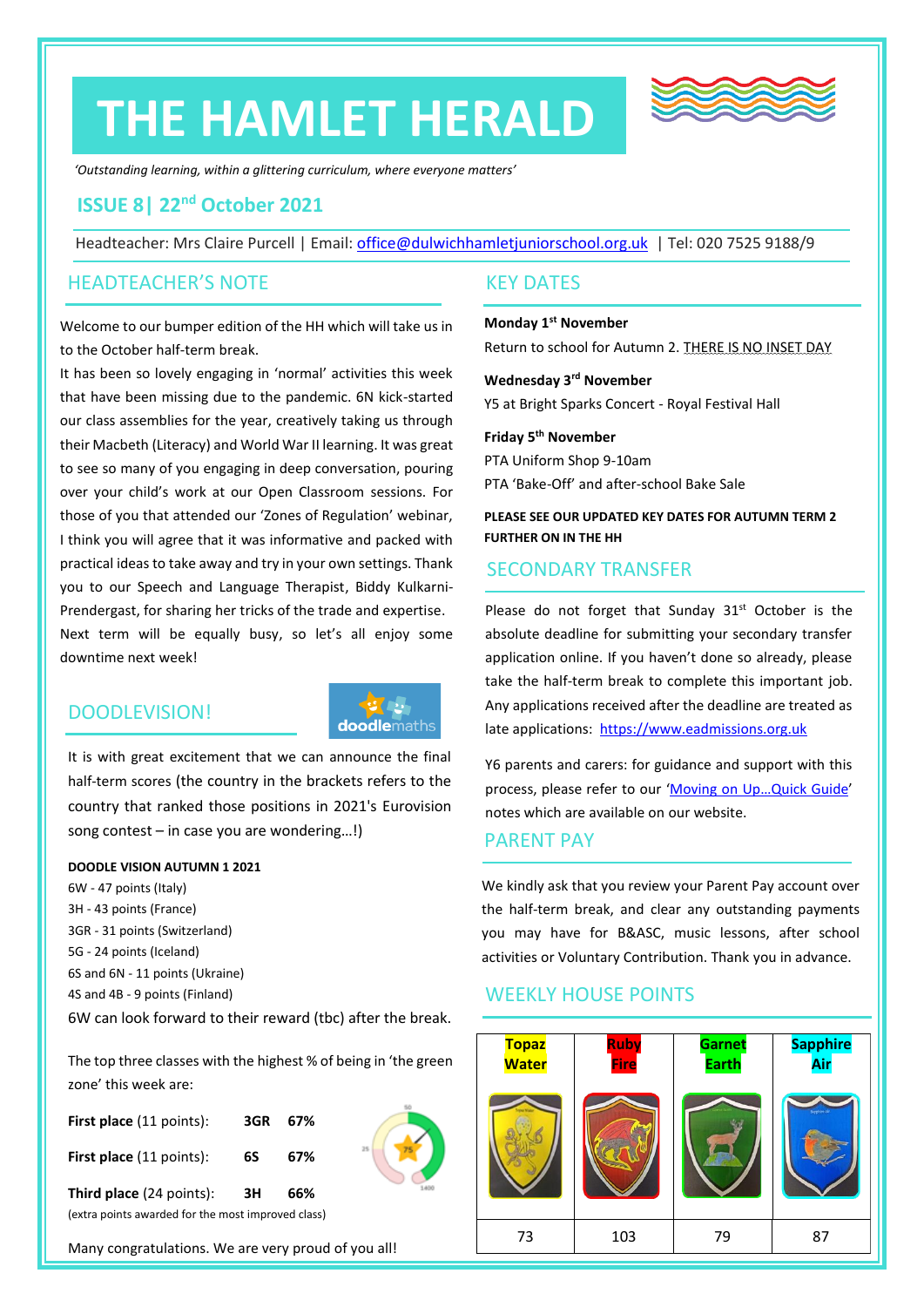# ACHIEVEMENT CERTIFICATES

The following children have received Achievement Certificates in our special Friday celebration assemblies throughout September and October. Congratulations to you all:

- 3H Iain, Alfie, Hypatia, Allegra, Eva, Iman, Wolfie, Lauren, Hatice, Max, Emilia, Imogen, Ivan & Theodora
- 3F Freddy, Molly, Michelle, Alfie, Aliona, Theo, Dylan, Rafe, Clio, Sol, Florence & Leila
- 3GR Tommy, Diriki, Elsa, Sophia, Grace, Florence, Dunya, Fred, Ibrahim, Elias, Antonia, Keava, Clara & Bart
- 4B Aaryan, Owura, Oscar, Milana, Max, Magnus, Eden, Freddie, Camilo, James, Dilan, Ale, Shanique & Ivy
- 4O Lucia, Astor, Molly, Bella, Alyssa, Willow, Felix, Charys, Kenzo, Vaughn, James, Max, Jax, Ronnie & Rocco
- 4S Sophia, Zidan, Sofia, Hugh, Mariam, Ben, Leo, Atlas, Rose, Michael, Oscar & Mark
- 5P Beatrix, Olivia, Oliver, Annaliese, Rose, Dylan, Edward, Ostyn, Ruari, Claudia, Arlo & Lucia
- 5TS Etienne, Niamh, Sienna, James, Amalia, Theo, Gus, Cydney, Saul, Ivan, Emily, Tom S, Oliver & Alice
- 5G Summer, Isaac, Millie, Rex, Benedict, Juno, Leo, Charles, Fleur, Rire & Liberty
- 6S Nahla, Rose, Sidney, Rosita, Valentina, Mona, Amelia, Lucy, Ansh, Ayoub, Sarah, Max, Friedrich, Deklan
- 6N Leo, Joe, Alex, Chloe, Rudi, Harley, Scarlett, Ella & Ace
- 6W Bea, Aoife, Daniel, Fleur, Vedaant, Maggie, George, Frieda, Betty, Stella, Nathan & Shakiel

# OUR LEARNING GRIDS

Please check the book bag today for your Autumn 2 *'Our Learning Grid'*, which has also been emailed to you for ease with the links. For reference: we also place these on the website under the Our School  $\rightarrow$  Curriculum  $\rightarrow$  Our Learning pathway.

#### **READATHON!**

Cast your minds back to March 2019 and the celebrations around book week. It feels like a lifetime ago, but the children were really enthusiastic about raising money for the Readathon. Children were sponsored for the number of pages they read, and they really put their all into collecting their sponsorship. Thank you so much for helping the children in the current Year 5 & 6 (and 7 & 8…) for raising £373.50! This money has gone to buying books for children to read in hospitals around the UK.

Fast forward two years and we have received our certificate, along with £10 of book vouchers, which we have spent stocking the new Village library, and a £75 voucher for Scholastic books, which we shall spend on books for the curriculum across the school. A very delayed 'thank you' for your support!

## VALUES CERTIFICATES

Every Friday, in our weekly Celebration Assembly, each teacher nominates a member of their class who has demonstrated one of our Values in action. We enjoy hearing the varied reasons as to why they have been specifically chosen. This half-term we have congratulated:

#### RESILIENCE

- **Y3:** Joshua H, Isabel 3H, Ayush, Anton, Charlie 3GR & Leon 3F
- **Y4:** Jamie, Kaden, Stanley, Hannah 4B, Hanya, Sienna, Niamah 4O, Mia, Clara & Romilly 4S
- **Y5:** Lille, Liv 5TS, Zachary 5G, Elsie & Amelie 5P
- **Y6:** Zaynab 6W, Maggie 6N & Bea 6S

#### RESPECT

- **Y3:** Henry, Zora 3H, Isla, Freddie 3F, Felix & Jasmine 3GR
- **Y4:** Elisabeth 4O, Georgie & Leo 4S
- **Y5:** Molly, Frances 5TS, Sonny & Jackson 5G
- **Y6:** Cian, Michael 6W, Dax, Kiefer 6N & Amelia 6S

#### **DINTEGRITY**

**Y3:** Zoe 3H & Anna Mara 3F

- **Y4:** Florence 4B & Scarlett 4O
- **Y5:** Tom W 5TS, Summer, Finlay 5G, Harry & Wilbur 5P
- **Y6:** Manny 6W, Olive, Farah 6N, Nahla & Sarah 6S

#### **ENJOYMENT**

**Y3:** Josh H, Aiden 3H, Alaia, Louis 3F, Hugo & Thea 3GR **Y4:** Darcy, Caitlin 4B, Lucia, Molly 4O & Charlotte 4S **Y5:** Jenny, Luca 5TS, Angus, Emilia 5G, Albert, Farah & Joshua 5P **Y6:** Thomas, LilyRose, Oscar 6W, Georgia 6N, Valentina, Ella & Felix 6S

# SAFEGUARDING INFORMATION FOR PARENTS AND CARERS

This booklet: **'Protecting children in education settings**' explains the schools' duty to safeguard and promote the welfare of children. Hard copies are available in our front office. Sorthwark

Click on the booklet to view.

Protecting children in education settings



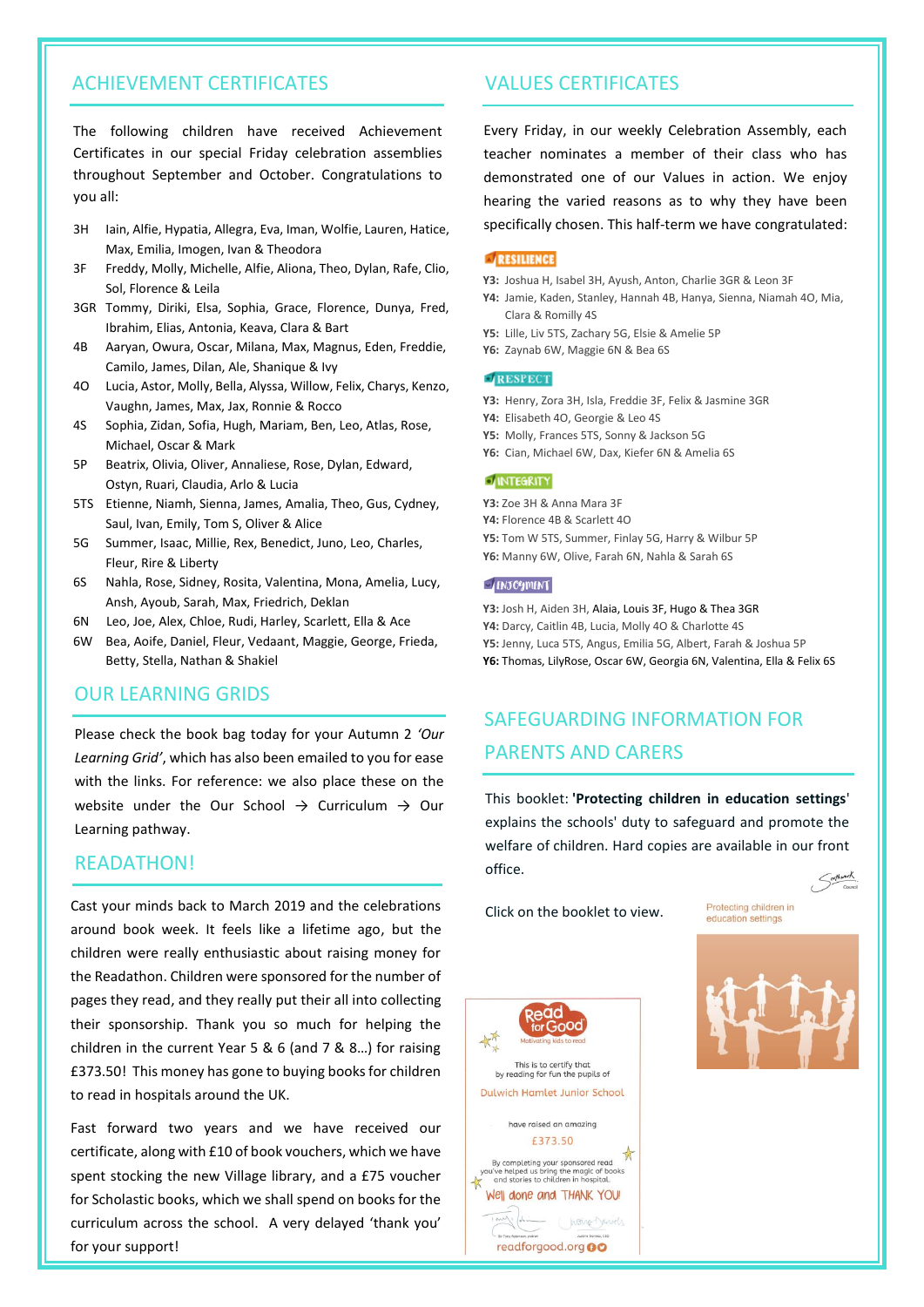|                | <b>Dulwich Hamlet</b><br><b>Junior School</b>           |                                                                            |                                        |  |  |  |
|----------------|---------------------------------------------------------|----------------------------------------------------------------------------|----------------------------------------|--|--|--|
|                | <b>Key Dates for Autumn Term 2 2021</b>                 |                                                                            |                                        |  |  |  |
| $\overline{+}$ | $Y3 -$<br>Whole Sch -<br><b>Y6-</b><br>Y4 - I<br>Y5 - I |                                                                            |                                        |  |  |  |
|                | <b>Key Dates</b>                                        | <b>Events</b>                                                              | <b>Further Details</b>                 |  |  |  |
|                |                                                         | 25.10.21 HALF TERM HOLIDAYS 29.10.21                                       |                                        |  |  |  |
|                | 03.11.21                                                | Y5 Bright Sparks Concert: London Philharmonic Orchestra                    | <b>Royal Festival Hall</b>             |  |  |  |
|                | 05.11.21                                                | PTA 'Bake-Off!                                                             |                                        |  |  |  |
|                | 08.11.21                                                | <b>3H Visit to Black Cultural Archives</b>                                 | <b>Morning visit</b>                   |  |  |  |
|                | 09.11.21                                                | <b>3GR Visit to Black Cultural Archives</b>                                | <b>Morning visit</b>                   |  |  |  |
|                | 10.11.21                                                | 3F Visit to Black Cultural Archives                                        | <b>Morning visit</b>                   |  |  |  |
|                | 10.11.21                                                | 5P Class Assembly (Parents & Carers invited)                               | <b>Turney Hall 9.10-9.25</b>           |  |  |  |
|                | 11.11.21                                                | *DATE CHANGE * Parent Cafe: New Parents to DHJS this year,<br>not via DVIS | Burbage - 9.00-10.00                   |  |  |  |
|                | 12.11.21                                                | New Parent Tour                                                            | 9.00-10.00 (booking via school office) |  |  |  |
|                | 16.11.21                                                | <b>Y3 Parent and Carer Taster Lunch</b>                                    | 12:00-13:00                            |  |  |  |
|                | 17.11.21                                                | Re-scheduled 6S Class Assembly (Parents & Carers invited)                  | <b>Turney Hall 9.10-9.25</b>           |  |  |  |
|                | 19.11.21                                                | Open Education Anti-Bullying Show and Workshops                            | All day                                |  |  |  |
|                | 24.11.21                                                | 6W Class Assembly (Parents invited)                                        | <b>Turney Hall 9.10-9.25</b>           |  |  |  |
|                | 25.11.21                                                | Parent & Carer Curriculum Evening: Writing focus                           | Turney Hall 18:30-19:30                |  |  |  |
|                | 26.11.21                                                | New Parent Tour                                                            | 9:00-10:00 (booking via school office) |  |  |  |
|                | 26.11.21                                                | Y3 Visit to the Southbank                                                  |                                        |  |  |  |
|                | 27.11.21                                                | PTA Christmas Fair                                                         | 12.30-15.00                            |  |  |  |
|                | w/c 29.11.21                                            | Parents Evening                                                            | Various times via Google Meet          |  |  |  |
|                | 07.12.19                                                | Whole School Christmas Celebration at St. Barnabas Church                  | X2 Performances - 10.00 & 14.00        |  |  |  |
|                | 08.12.21                                                | Christmas Panto                                                            | Turney Hall pm                         |  |  |  |
|                | 10.12.21                                                | Bassistry Arts Music Workshops for Y5/6 & Celebration Assembly             | All day                                |  |  |  |
|                | 10.12.21                                                | PTA Christmas Cake Sale                                                    | Village playground 15:25 (Y6 to lead)  |  |  |  |
|                | 14.12.21                                                | Christmas Lunch                                                            | 12.00-14.00                            |  |  |  |
|                | 15.12.21                                                | Y3 & Y6 Christmas Parties                                                  | 13.30-15.15                            |  |  |  |
|                | 16.12.21                                                | Y4 & Y5 Christmas Parties                                                  | 13.30-15.15                            |  |  |  |
|                | 16.12.21                                                | Music Concert                                                              | 19.00-20.30 at JAGs                    |  |  |  |
|                | 17.12.21                                                | Last day of term                                                           | 13.25 last registration                |  |  |  |

# PTA NEWS/UPDATE

**Christmas Fair**: Heading into half term, could everyone please think about what could be donated for our Christmas Fair - 27th November! Bric-a-brac, Jingle jars (empty jars or sweet filled), bottle tombola – drop-off area will be outside the office, under the shed, on our return from half-term from 2nd November. Also, we will need volunteers - from the decorating/creative side, to set-up/clean up, and helping with stalls on the day. Class reps will be seeking some helpers, so pleased get involved if you can, we really appreciate it!

**Halloween Fun Run**: A reminder that the fun run in Dulwich Park is on Sunday 31st October, 1:30pm-3pm. Tickets are still available via Ticket Tailor. If anyone is free to also help on the day, please let the PTA know. Look forward to seeing you there!

### <https://buytickets.at/dulwichhamletjuniorschoolpta/588039>

**Bake Off 2021 (and Bake Sale after school too!):** The Hamlet famous cake 'Bake Off' competition is nearly here! Please get baking and bring your homemade creations to school morning drop off on the 5th November. Please mark if you are happy for your creations to be sold at the Bake Sale after school on the 5<sup>th</sup>, or alternatively/as well as (!) drop-in donations via the office for the sale separately.

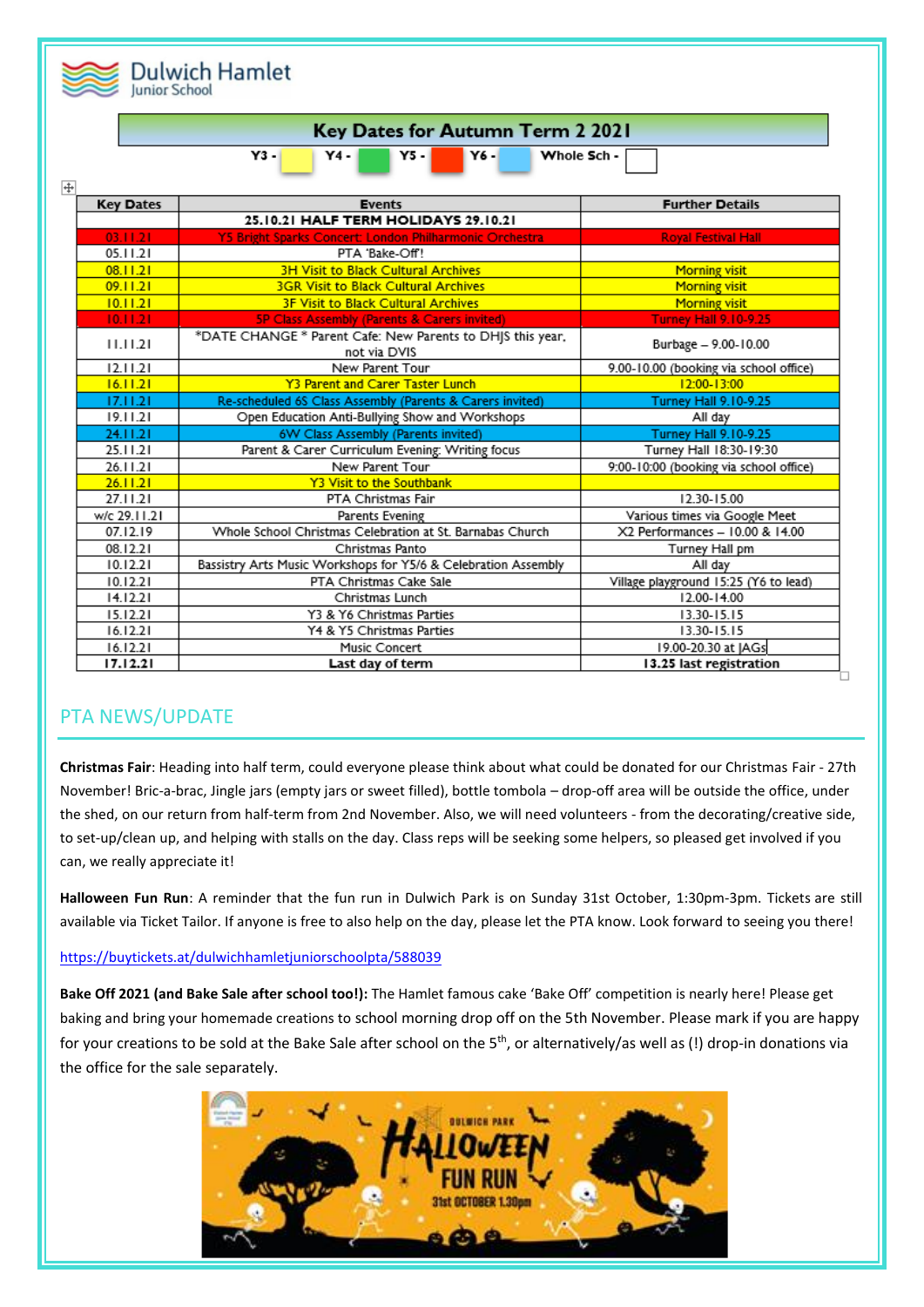# **QUESTION OF THE MONTH**

We were so impressed, as always, with the fantastic curiosity and creativity demonstrated in response to this half term's STEAM Question: What would happen if we could control the weather?

This question is incredibly topical in the lead up to COP26, and we expected the children to naturally share ideas linked to our changing environment, global warming and how we could use this superpower for the better!

There were many terrific entries and their effort and engagement is

commendable. A big congratulations goes to our winner for this half term: Albert (5P). We have had many sculptures and art pieces in the past, but this was the first time we received a carefully engineered Lego structure with motors! Albert's 'Creed Climate Control Machine' (CCCM or 3CM) uses a motor to change the weather according to what the environment needs the most. For example, you could water your garden whenever needed just by turning on the device! Well done, Albert, on a fantastic piece of engineering and imagination!

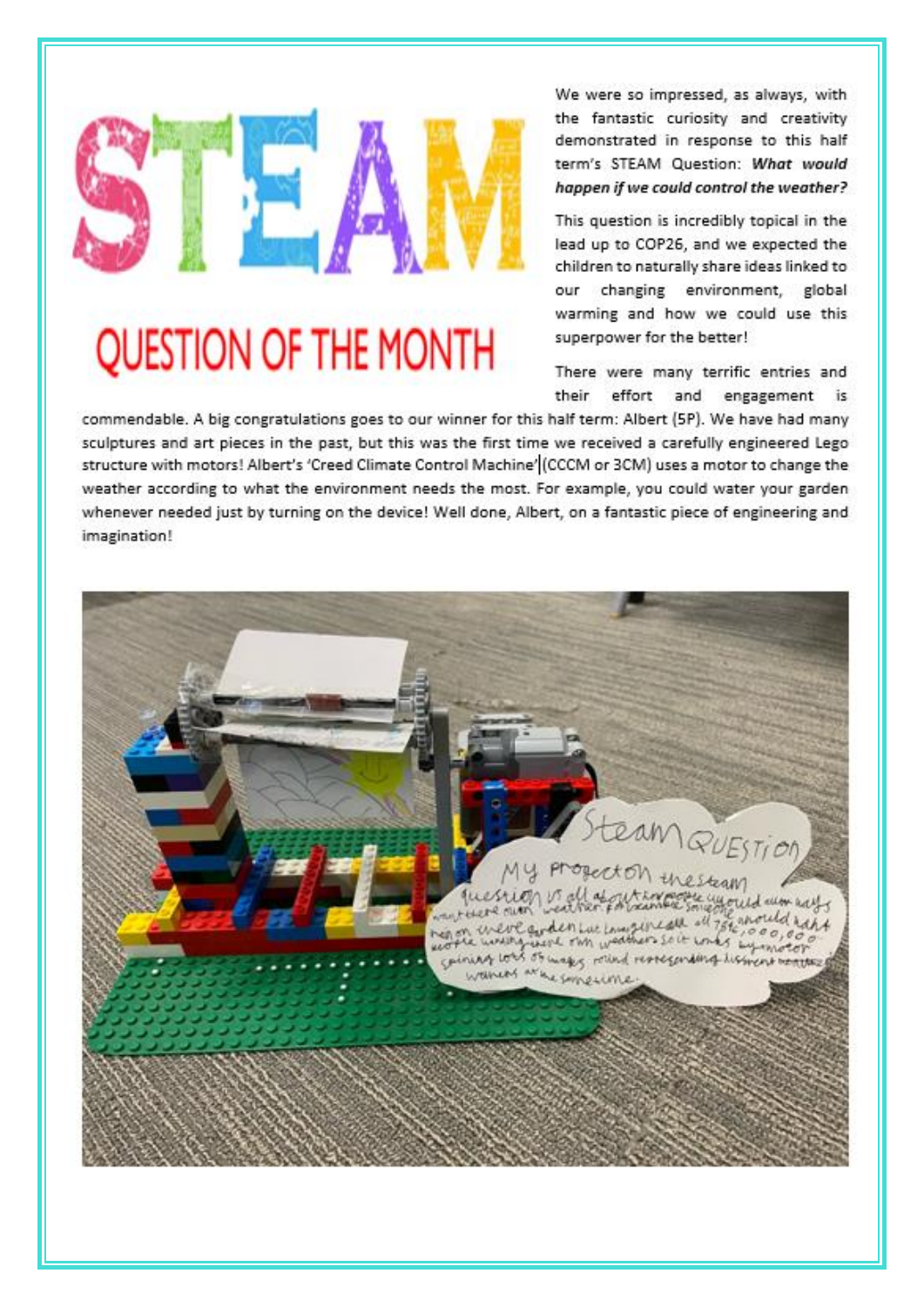# ECO-COUNCIL AT 'SPEAK UP FOR THE CLIMATE' EVENT OCTOBER 2021



On Saturday 9th October, our Eco Council shared their ideas, opinions and demands to make London Carbon Zero by 2030. The event, Speak Up for the Climate, was attended by members of the local community and key figures involved in campaigning to stop climate change from the Dulwich and West Norwood Climate Coalition. The children shared speeches with the audience, which included lead councillors and cabinet members of Southwark and Lambeth council. They then posed important and challenging questions to the experts demanding change to reduce the air pollution levels affecting children in London each day. The children spoke with such passion, knowledge and determination about a topic that will impact their future if change doesn't happen now.

Miss Harris was incredibly proud of their speeches, which caused 'whoops' and 'cheers' from the audience. Hearing the children's explanations and anecdotes about how their lives are already impacted by climate change, and the understandable anger yet clear motivation they have to educate others and demand policy-level change was commendable. They have already personally engaged in shaping a low carbon London, and we can't wait to see what they do in the future!



Read below for an example speech that Willow (40) read to the audience:

Hello. My name is Willow and these are my friends. I go to Dulwich Hamlet Junior School (DHJS for short). Here at DHJS, we try our best to stay eco-friendly and that is why we are up here today. We were lucky enough to be chosen for the Eco-Council, because we want to make a change. But let's stop blabbering and get to the point.

The U.K is the first major nation to make a pledge to cut carbon emissions to basically zero by just over 30 years. As well as clearing devastating fumes, the scheme- according to some experts on climate change-will also have surprising but great effects for the whole population as one.

#### **BECOMING CARRON ZERO**

There are already non-carbon alternatives we can turn to, including solar and wind power. If we plant more trees, they will absorb the harmful gasses in the air, making the carbon zero expectation easier to reach. Experts say that even if 25% of the land was planted with trees, it still wouldn't be enough!

Even if we plant more trees we still wouldn't have reached carbon zero, because we still wouldn't have stopped cars, trains, buses and taxis driving about. The Eco-Council had a few ideas. Here they are:

- No.1 We could up the prices in petrol cars, and down the prices in electric cars
- No.2 If we do the one above, we could put more refills for electric cars everywhere
- No.3 We could make sure the whole population knows about Quiet Ways [cause I only learnt about them on Monday, and I've lived in London my whole life!]
- No.4 Bicycle and scooter prices could go down [a lot] so more people have that alternative if they can't drive or aet the train, bus or taxi
- No.5 We could put air filters inside places like schools, nurseries, places of work and leisure centres, but mostly just around busy cities
- No.6 For drop-off and pick-up [and only at drop-off and pick-up] we could close the roads around schools

If we don't do anything about this soon, there will be devastating consequences. Like people say, "There's no PLANET B!"

"Unless someone like you cares a whole awful lot, nothing is going to get better, it's not"

The Lorax, by Dr. Seuss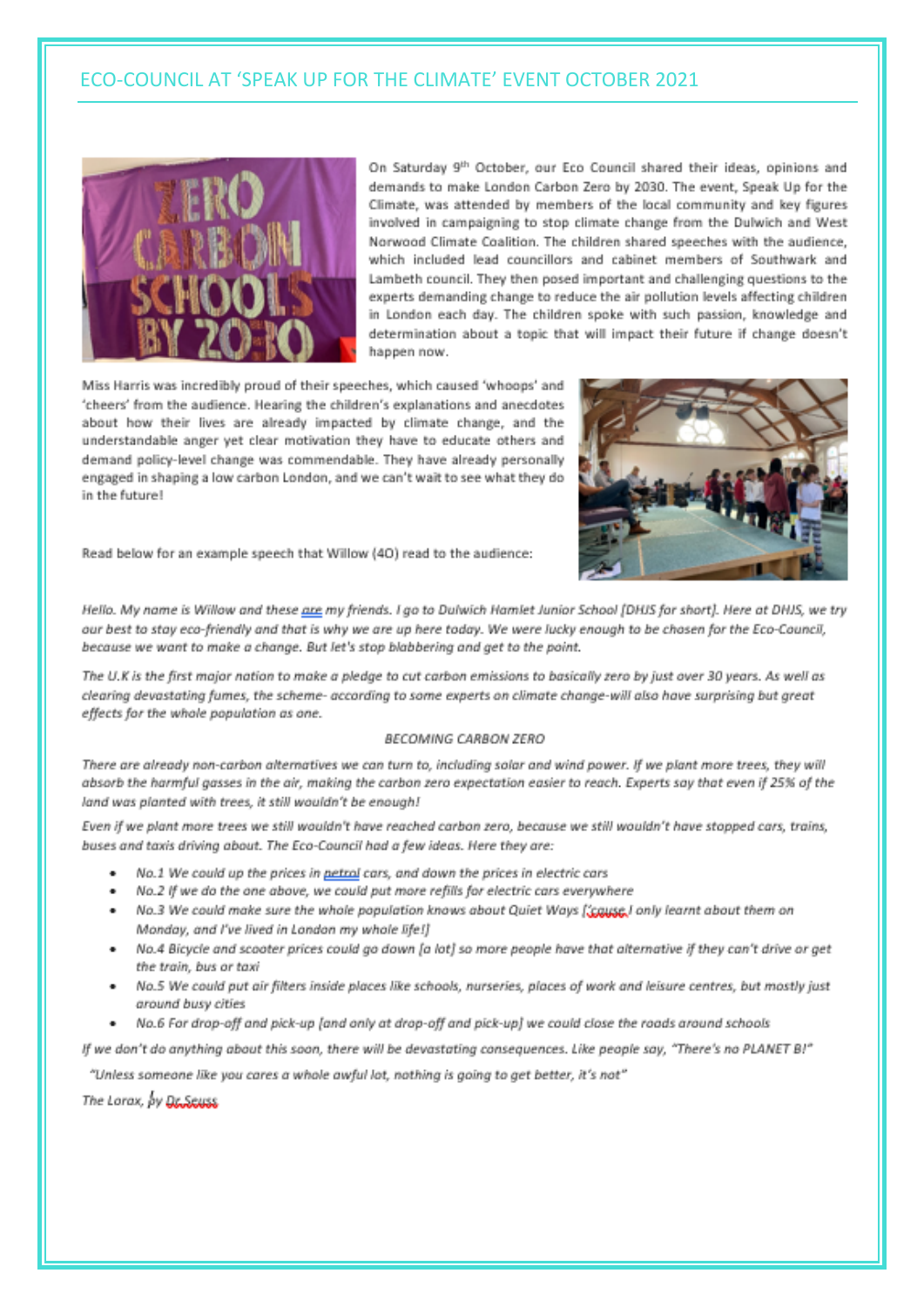I'm thrilled that we can bring this sporting page back to life once more. We've certainly made a good start with our fixtures and sporting events; to date almost half the school, 180 pupils, have represented the school for football, hockey or running.

It is unfortunate that due to poor weather conditions we were unable to hold our Trust cross country event. This has now been postponed until the spring term.

It is our intention to invite every child in the school to play or run at least once for a school team. There are some fixtures and matches which require a commitment to the school e.g. cross country running. Often for these events we can only select a small number of runners. When we have a home match we can always increase that number. The children who turn up regularly for clubs and show enthusiasm for matches will often be considered for selection first.

We have some rather smart kit for our players and they look great when they're able to wear it with pride when playing or running. There are some occasions when the children will end up wearing the kit home. If that's the case, please wash and return the kit asap. Unfortunately, over the past few years we've lost several pieces, especially socks! This now means that some matches need to be played in school PE kit.

Here's what our sports reporters have to say about their matches:

#### **Dulwich Hamlet v Alleyn's (Y4 boys football tournament)**

Y4 played a football match against a very good Alleyn's team. We scored a goal in the second half, but it wasn't enough to win the game. We lost 5-1, but we all really enjoyed playing against Alleyn's. *Ron 40*

My name is Oscar and I am in 4B. On Wednesday September 22nd I played in a football match against Alleyn's. After school we walked to the Alleyn's football field. Our team was leading 2-1 but in the last moments of the match Alleyn's equalised. We gave it our all, especially our goal keeper. He made some dramatic saves. I loved going! *Oscar 4B*

HALF-TERMLY SPORT ROUND-UP This match was an absolute delight. We played against Alleyn's. After school we got into our football kit put our football boots on and our long socks and we walked over to the school. The weather was quite sunny and warm. The pitch size was decent it wasn't too big or too small, it was just about right. We had about 10 / 11 people in our group and I started off as a defender. When we started the match, I was a bit worried until one of us scored a goal and I got my confidence up a bit. After half time we were chatting about our strategies, our strategies were to just pass the ball until one of us got close to the goal then shoot. The best part of the match was when I managed to score a goal. I tackled the person then looked up and I shot the ball in the goal. I was really proud of myself. Soon Alleyn's caught up and at the end we drew the score was 2-2. This was a good experience and I would recommend for someone to do it. I really enjoyed it and I hope to do it again. *Aaryan 4B*

#### **Dulwich Hamlet v Alleyn's (Y5 football tournament)**

We played against Alleyn's, and we were there playing football on Thursday. We won against them by 4 goals, they got only one goal when I messed up in goal. Out team work was amazing and our team was so proud. *Emily 5G*

I played football on Thursday 23<sup>rd</sup> September against Alleyn's at the fields of Alleyn's school. I liked it a lot and I hope to do it again soon. I think our goal was powerful and brought us lots of hope, however, we had many near misses as well. The team's attitude was great although the match was quite aggressive. Their team's attitude was competitive but we were all very enthusiastic. I enjoyed the match, it was brilliant and I hope everything goes well to play again. *Oliver 5TS*

Y5 girls played Alleyn's at football and it was a great performance from everyone. We tried to attack from the wings, but Alleyn's were too strong at defending. We lost, but it didn't matter as we really enjoyed playing against another school, and it was a very good experience as well. *Liv 5TS*

My name is James, I am in 5TS and we played the most amazing match against Alleyn's. We played in a field across from Alleyn's school and a few houses away from St. Barnabas. We scored two goals which I assisted both times. My team mate Isaac also scored a goal. The goalie saves were amazing. Our team's attitude was positive. The other team's attitude was good. It was a privilege to play and represent Dulwich Hamlet School. *James 5TS*